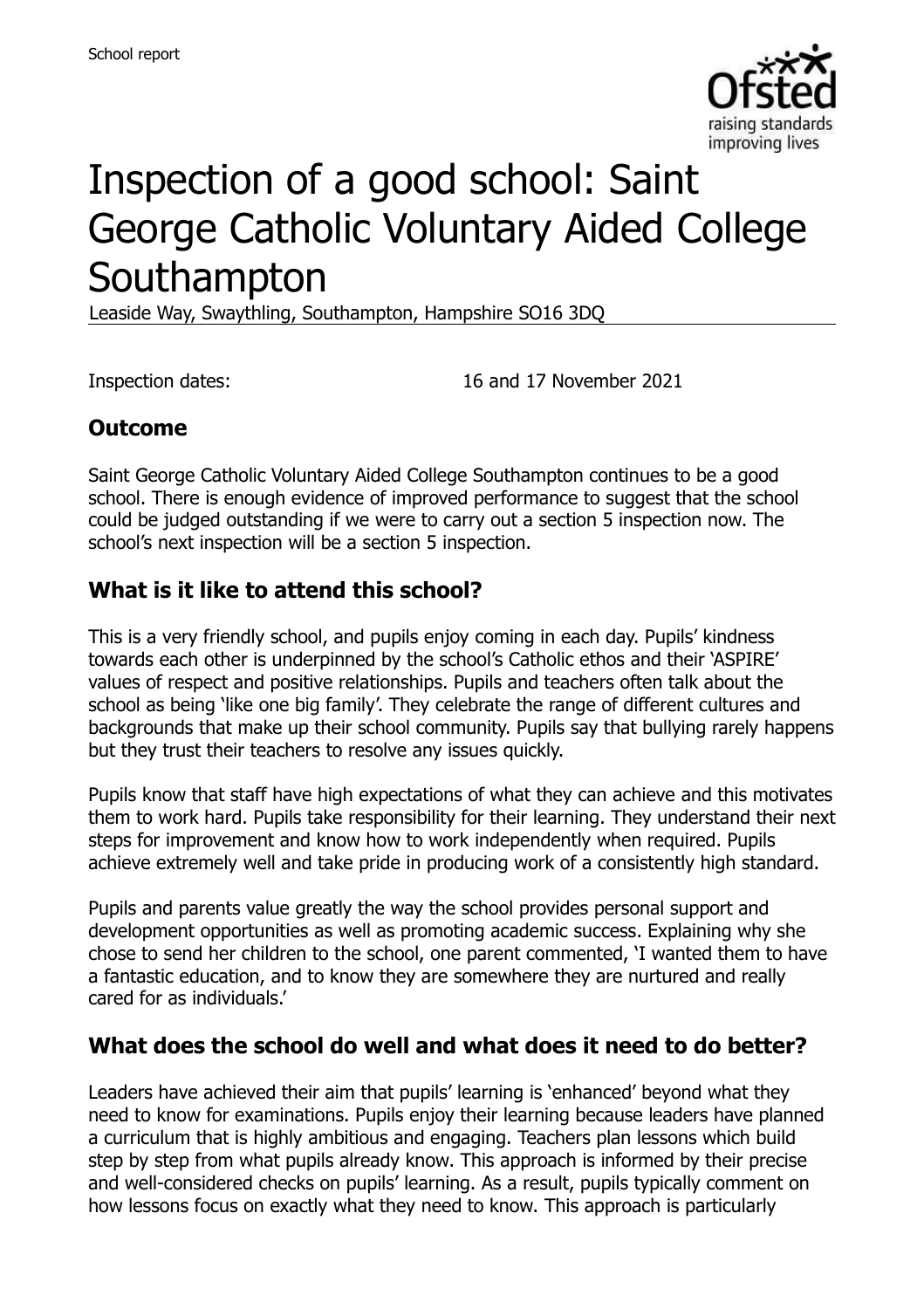

beneficial in meeting the needs of pupils with special educational needs and/or disabilities (SEND).

Relationships between pupils and teachers are characterised by mutual respect and high expectations. Pupils' attitudes towards learning are highly positive as they recognise the value of every lesson. Low-level disruption is extremely rare. Teachers apply the school's behaviour policy consistently, although they rarely have cause to use sanctions. Leaders quickly identify any pupils who are struggling to manage their behaviour and put in place effective support.

Leaders prioritise pupils' personal development through making sure there is a wide range of clubs and trips that pupils can attend. Many of these focus on sports and the performing arts. Others include outdoor skills, chess and philosophy. Participation is high because there is something for everyone. The newly established Afro-Caribbean society proudly celebrates diversity in the community. Pupils with SEND particularly appreciate the bespoke clubs designed to meet their needs.

Leaders have ensured that pupils are well prepared to make decisions about their futures through a comprehensive programme of careers education. Pupils feel inspired by opportunities to meet employers as well as take part in work experience. A key strength of the programme is the individual support and guidance pupils receive about their future career and education. All pupils benefit from this work and those who are disadvantaged or those with SEND are prioritised.

Governors have a strong understanding of the school's strengths and those areas which are still developing. They are very knowledgeable about their responsibilities.

The school's caring culture extends to staff as well as pupils. Leaders are mindful of staff workload when making decisions. Staff appreciate that leaders are approachable and always take time to listen. Like pupils, staff enjoy coming to school and feel part of a strong team.

## **Safeguarding**

The arrangements for safeguarding are effective.

Staff are very well trained in safeguarding. As a result, they are knowledgeable about the potential risks pupils face in their lives, including when using social media. This helps staff to identify any concerns and provide extra support for pupils who need it. Pupils have no hesitation in identifying who they would go to if they felt worried about anything. They are rightly confident that they would be listened to and helped.

Leaders' records show that they follow up on concerns quickly and effectively to make sure children are safe. Governors understand their role in keeping children safe and perform this well, including through oversight of safer recruitment practices.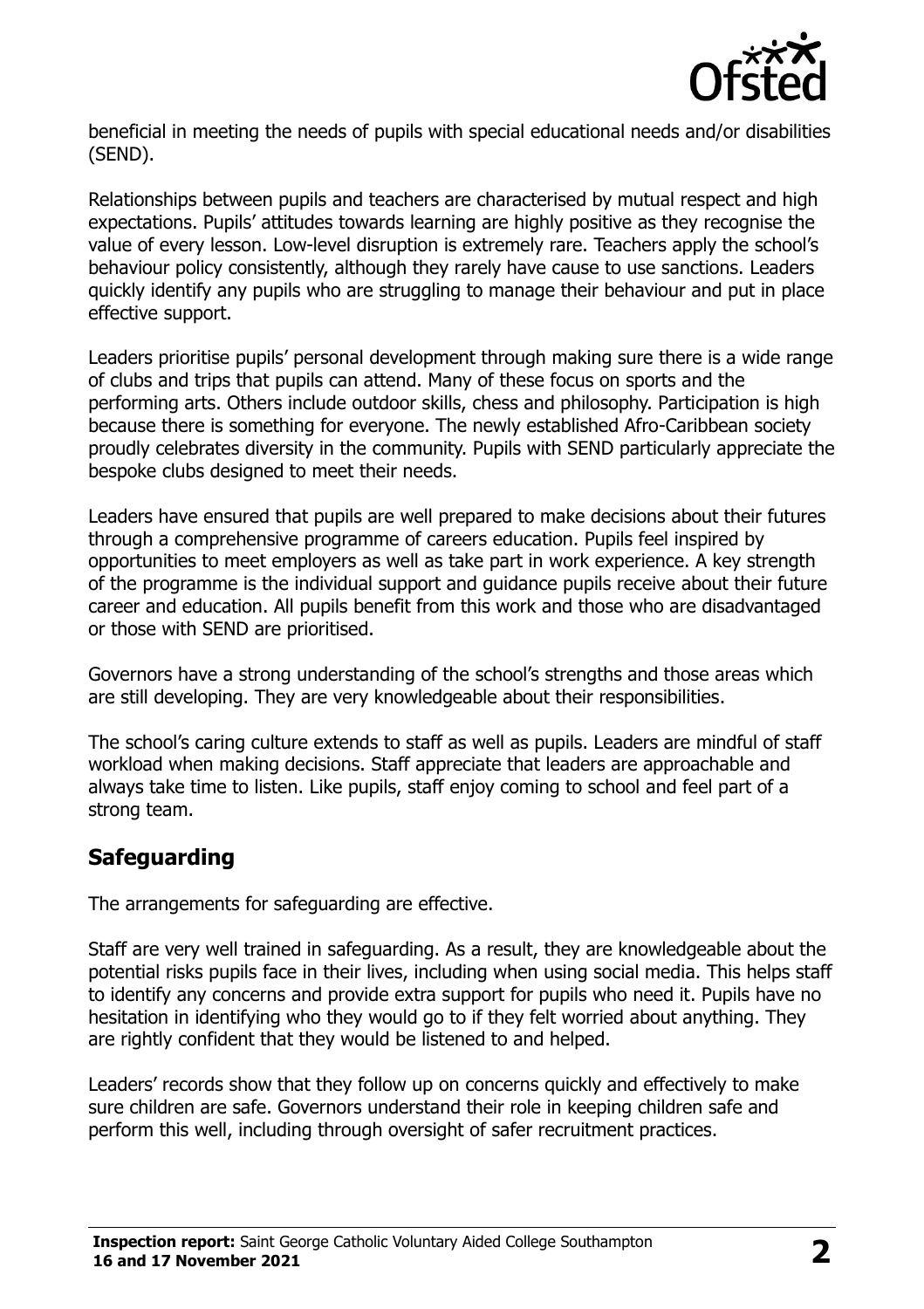

### **Background**

When we have judged a school to be good, we will then normally go into the school about once every four years to confirm that the school remains good. This is called a section 8 inspection of a good or outstanding school, because it is carried out under section 8 of the Education Act 2005. We do not give graded judgements on a section 8 inspection. However, if we find evidence that a school would now receive a higher or lower grade, then the next inspection will be a section 5 inspection. Usually this is within one to two years of the date of the section 8 inspection. If we have serious concerns about safeguarding, behaviour or the quality of education, we will deem the section 8 inspection as a section 5 inspection immediately.

This is the second section 8 inspection since we judged the school to be good in September 2011.

#### **How can I feed back my views?**

You can use [Ofsted Parent View](https://parentview.ofsted.gov.uk/) to give Ofsted your opinion on your child's school, or to find out what other parents and carers think. We use information from Ofsted Parent View when deciding which schools to inspect, when to inspect them and as part of their inspection.

The Department for Education has further quidance on how to complain about a school.

If you are the school and you are not happy with the inspection or the report, you can [complain to Ofsted.](https://www.gov.uk/complain-ofsted-report)

### **Further information**

You can search for [published performance information](http://www.compare-school-performance.service.gov.uk/) about the school.

In the report, '[disadvantaged pupils](http://www.gov.uk/guidance/pupil-premium-information-for-schools-and-alternative-provision-settings)' refers to those pupils who attract government pupil premium funding: pupils claiming free school meals at any point in the last six years and pupils in care or who left care through adoption or another formal route.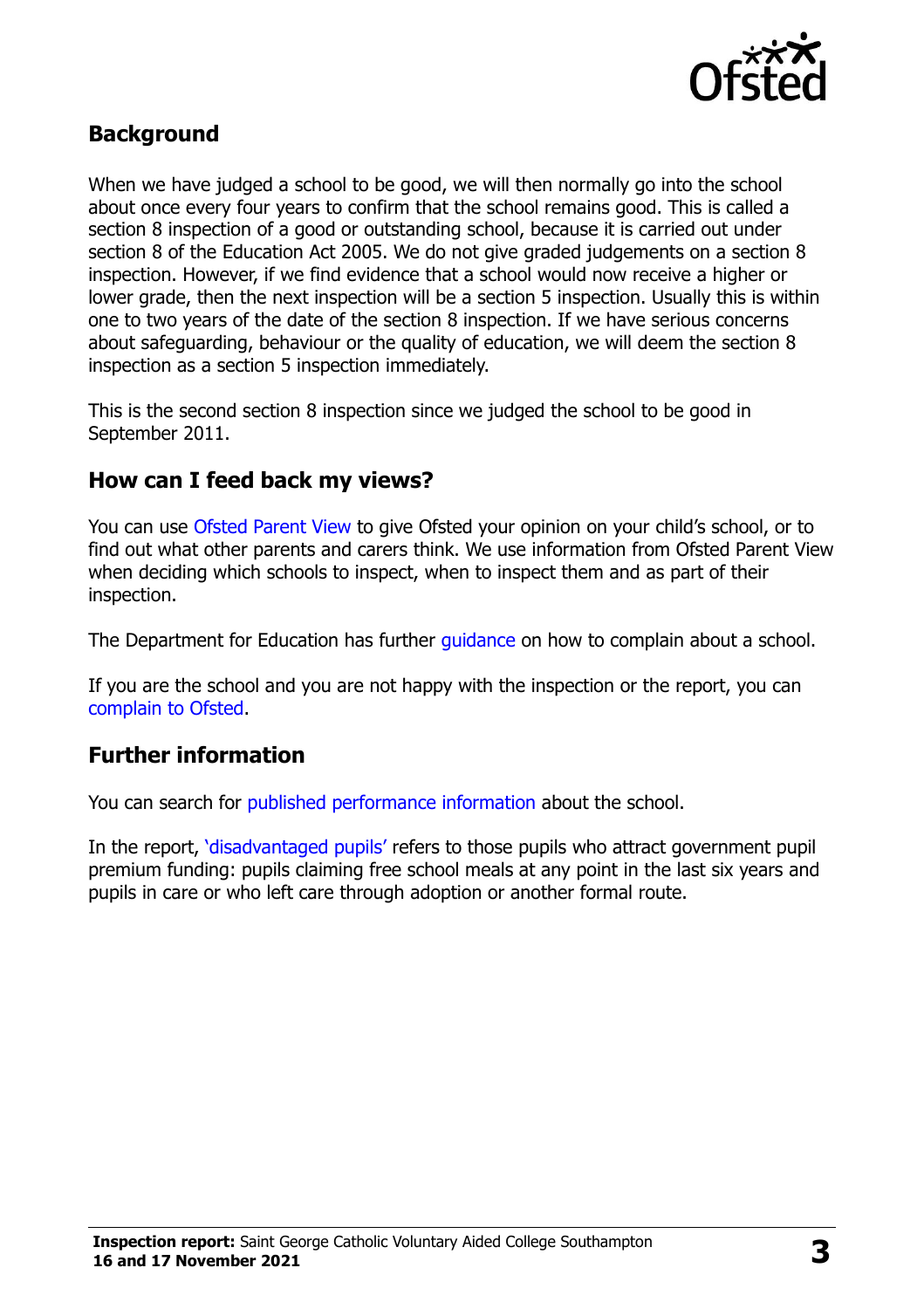

## **School details**

| Unique reference number             | 116507                                                             |
|-------------------------------------|--------------------------------------------------------------------|
| <b>Local authority</b>              | Southampton                                                        |
| <b>Inspection number</b>            | 10203115                                                           |
| <b>Type of school</b>               | Secondary                                                          |
| <b>School category</b>              | Voluntary aided                                                    |
| Age range of pupils                 | 11 to 16                                                           |
| <b>Gender of pupils</b>             | Mixed                                                              |
| Number of pupils on the school roll | 991                                                                |
| <b>Appropriate authority</b>        | The governing body                                                 |
| <b>Chair of governing body</b>      | Anna McCormack                                                     |
| <b>Headteacher</b>                  | James Habberley                                                    |
| Website                             | www.stgcc.co.uk                                                    |
| Date of previous inspection         | 26 April 2016, under section 8 of the<br><b>Education Act 2005</b> |

## **Information about this school**

- This is a voluntary aided school belonging to the Catholic Diocese of Portsmouth. The school's last section 48 inspection took place in June 2017.
- The school makes use of one registered alternative provider.
- The school meets the requirements of the Baker Clause. This means that pupils in Years 8 to 13 receive information about the full range of education and training options open to them. This includes opportunities for a range of education and training providers to speak to pupils about technical education qualifications and apprenticeships.

## **Information about this inspection**

The inspectors carried out this inspection under section 8 of the Education Act 2005.

■ This was the first routine inspection the school received since the COVID-19 pandemic began. Inspectors discussed the impact of the pandemic with school leaders and have taken that into account in their evaluation.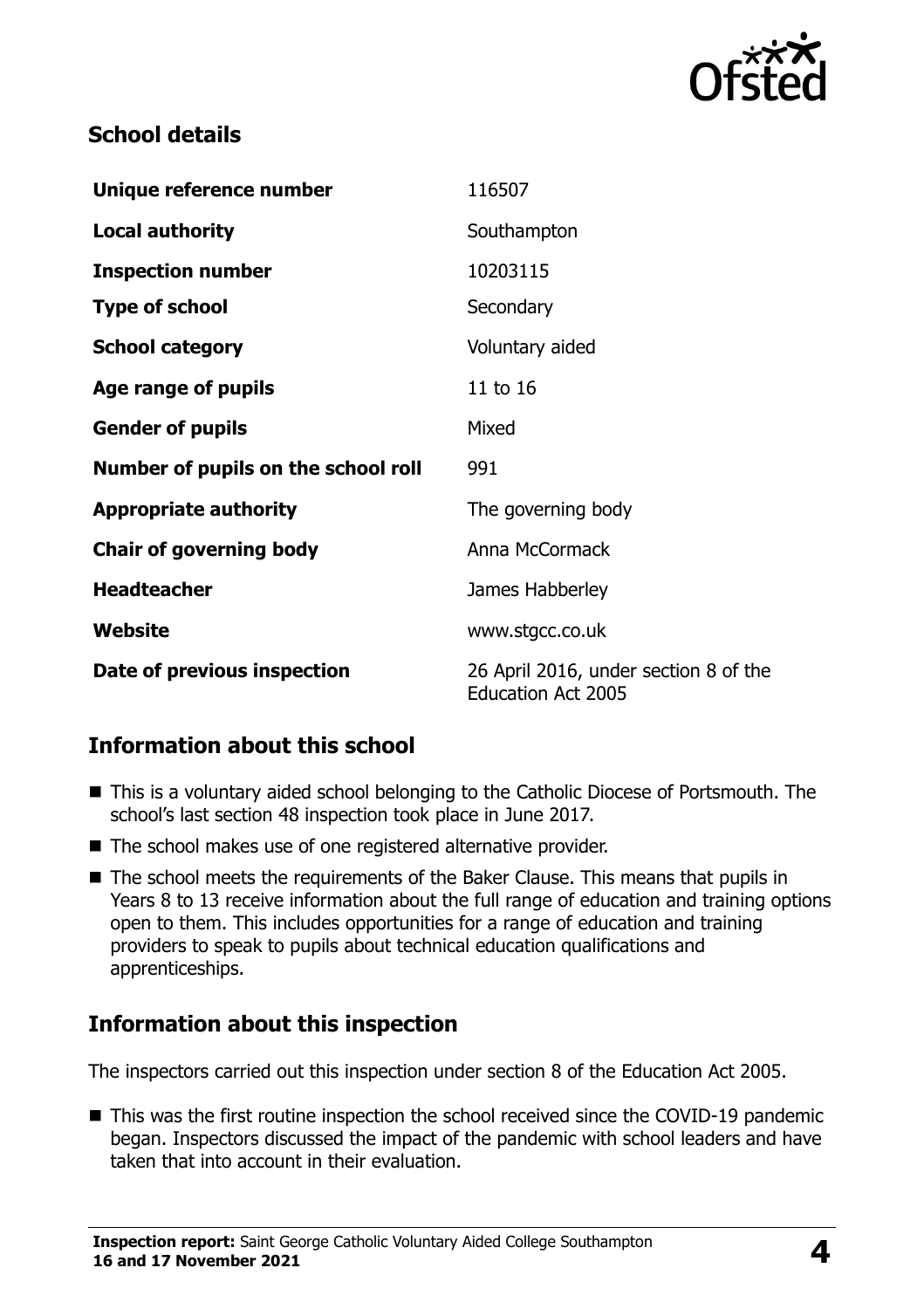

- Inspectors held meetings with a range of leaders, including the headteacher and members of the senior leadership team. They also met with subject leaders, teachers and a range of non-teaching staff.
- $\blacksquare$  The lead inspector met with members of the local governing body, including the chair and vice chair of governors. He also met with representatives of the local authority and the Diocese of Portsmouth.
- Inspectors spoke to a wide range of pupils from each key stage.
- Inspectors took into account the views of parents submitted via Ofsted Parent View, including a range of written comments and direct communication from parents.
- Inspectors evaluated the effectiveness of safeguarding by talking to leaders, including the designated safeguarding lead. Inspectors also scrutinised the single central record and sampled case files. Inspectors spoke to pupils, staff and those responsible for governance about this aspect of the school's work.
- Inspectors carried out four deep dives in the following subjects: English, mathematics, languages and history. This involved meetings with leaders, visits to lessons, discussions with pupils and teachers, and looking at samples of pupils' work.

#### **Inspection team**

Chris Ellison, lead inspector **Her Majesty's Inspector** 

Mary Davies **Mary Davies Mary Davies Mary Davies Mary Davies Mary Davies Mary Davies Mary Davies Mary Davies Mary Davies Mary Davies Mary Davies Mary Davies Mary Davies Mary Davies Mary Davies**